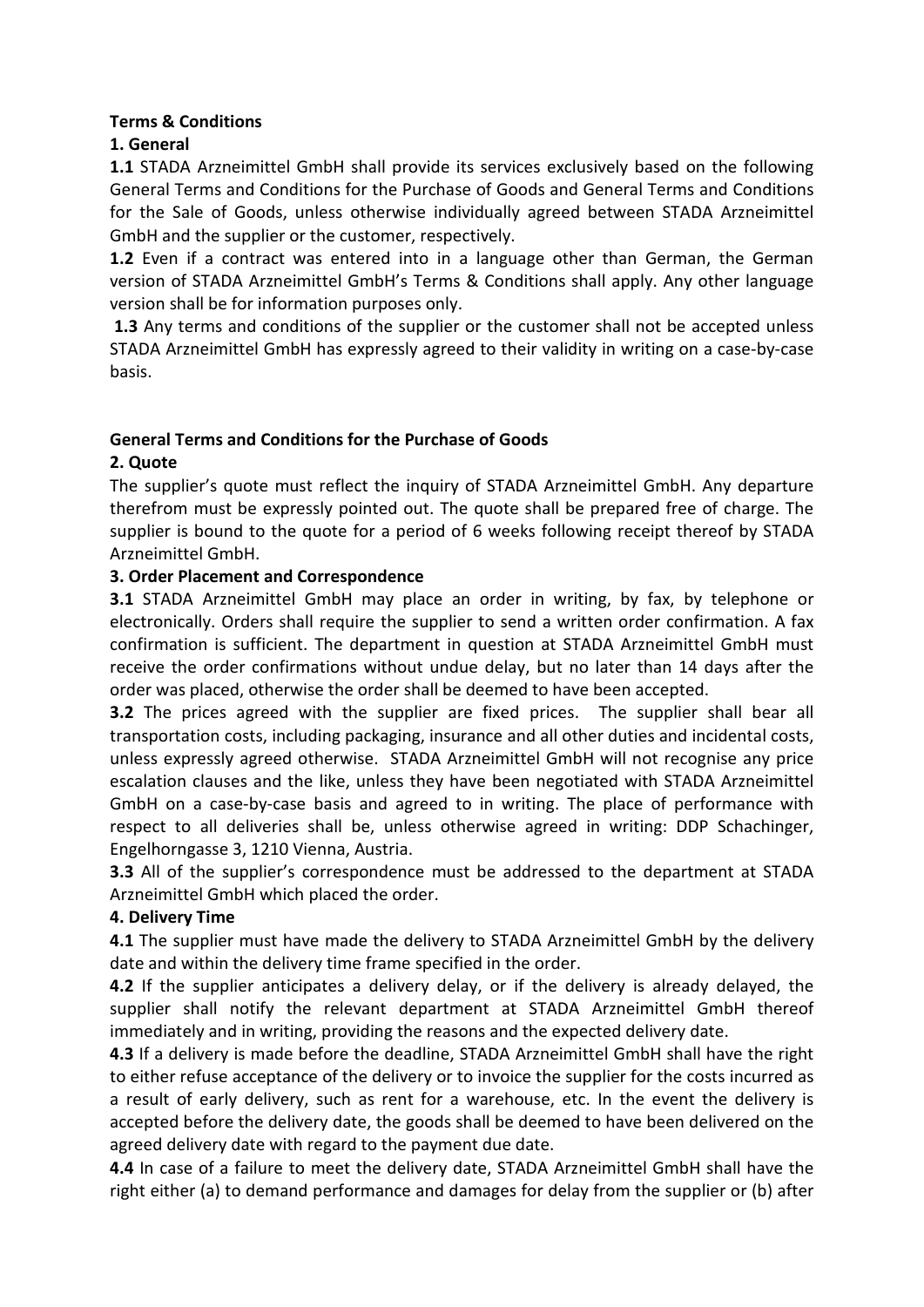setting a reasonable period of 14 days to cure such delay, to terminate the order and demand damages for non-performance in lieu of performance.

### **5. Warranty**

**5.1** STADA Arzneimittel GmbH is not under a duty to inspect and has no duty to notify defects; the obligations to inspect and notify pursuant to Sec. 377 and 378 of the Austrian Commercial Code (UGB) are excluded hereby. STADA Arzneimittel GmbH must notify visually recognisable defects in a delivery within 30 calendar days of receiving the goods, all other defects within 30 calendar days of becoming aware of the defect. If a defect is detected in part of a delivery, the entire delivery shall automatically be deemed defective. All other claims of STADA Arzneimittel GmbH resulting from a defective delivery (including claims for compensation for indirect and direct damage) shall not be limited by the aforementioned.

**5.2** STADA Arzneimittel GmbH will not recognise the supplier's exclusions of liability in all respects as well as any limitations of liability, in particular on the ground of warranty or damages, unless they have been expressly negotiated in detail with STADA Arzneimittel GmbH and agreed to in writing.

## **6. Quality Audits and Intellectual Property Infringement**

**6.1** The supplier shall establish, and comply with, a quality management system. STADA Arzneimittel GmbH reserves the right to measure the effectiveness of the quality management system on site or to hire a suitable third party to do the same. In this sense, the supplier is obligated to provide all necessary documents and information for the performance of quality audits and to also grant access to its production facilities for this purpose. **6.2** To the extent that the supplier is not also the manufacturer of the goods which STADA Arzneimittel GmbH ordered, the supplier shall take appropriate measures to ensure that the manufacturer of these goods complies with the obligations under section 6.1.

**6.3** The supplier shall be liable for ensuring that no industrial property rights or other thirdparty rights are infringed by the delivery and the proper use of the delivered items. The supplier shall indemnify and hold STADA Arzneimittel GmbH and its customers harmless from and against any and all claims asserted in that respect.

## **7. Invoices and Payments**

**7.1** The supplier's invoices may not be enclosed with the delivery. They must be issued immediately upon delivery and must contain all legal requirements. They shall be sent to STADA Arzneimittel GmbH by mail or by e-mail and must include the order number. Any duplicates must be clearly marked as such. The payment period shall only commence with the receipt of a written confirmation that the goods were properly received, including the written receipt of all necessary release forms by STADA Arzneimittel GmbH or the logistics partner, Schachinger, Engelhorngasse 3, 1210 Vienna.

**7.2** An invoice that has been partially or fully paid by STADA Arzneimittel GmbH shall not be an acknowledgement on STADA Arzneimittel GmbH's part that the invoiced delivery is correct and in due order.

**7.3** The supplier shall only be entitled to set-off counterclaims if STADA Arzneimittel GmbH has approved them in writing.

#### **8. Advertisements**

The supplier may only refer to the business relationship with STADA Arzneimittel GmbH in its advertisements after receiving the prior written approval of STADA Arzneimittel GmbH. This shall also apply to any links from the supplier's website to the website of STADA Arzneimittel GmbH.

#### **9. Transfer**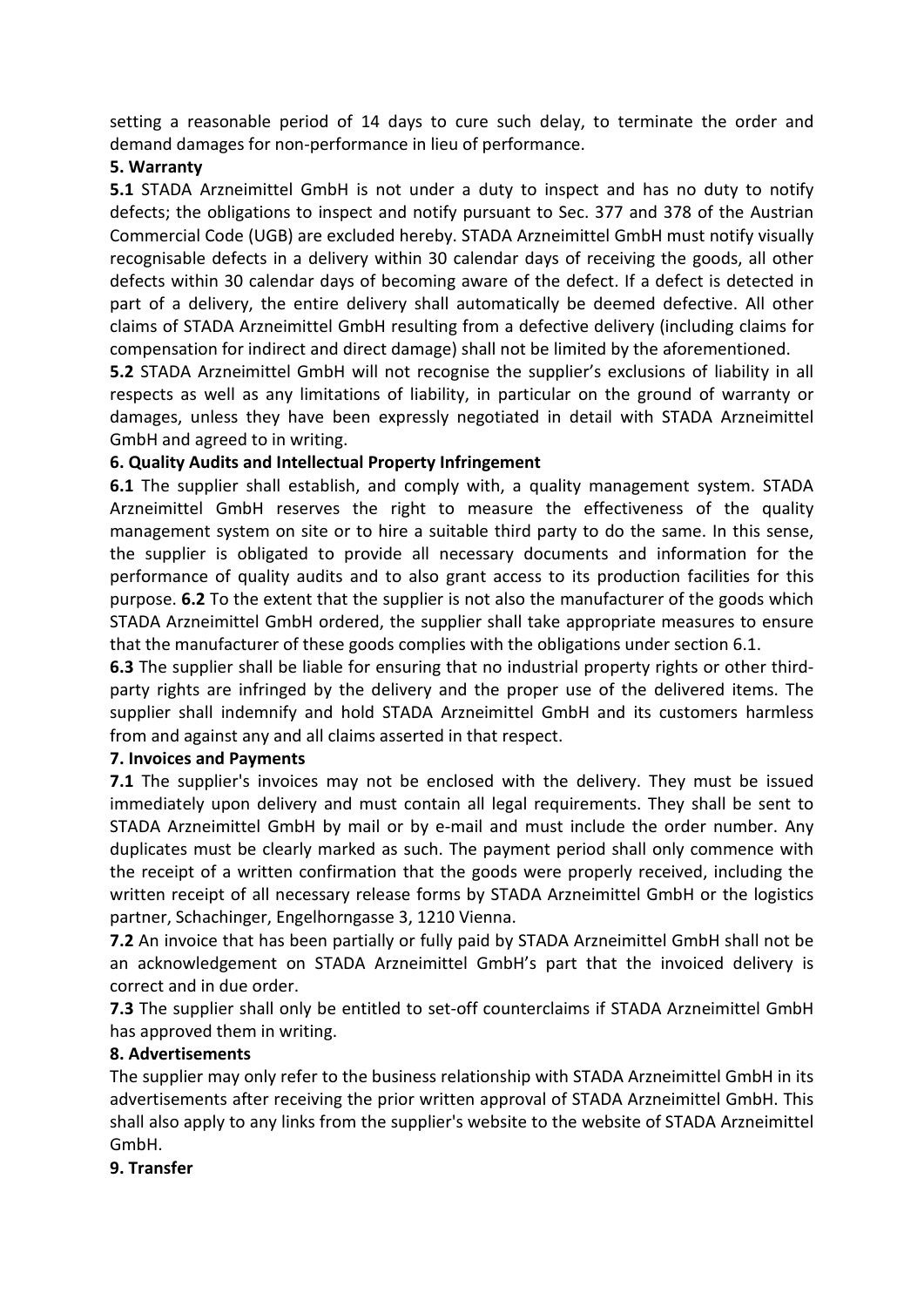**9.1** The supplier shall only be entitled to transfer its rights or obligations, in whole or in part, to third parties with the prior written consent of STADA Arzneimittel GmbH.

# **General Terms and Conditions for the Sale of Goods**

## **10. Delivery Terms**

**10.1** STADA Arzneimittel GmbH shall not be obligated to deliver the order if there are still outstanding receivables from a previous legal transaction with the customer.

**10.2** If delivery is delayed due to a circumstance on the part of STADA Arzneimittel GmbH, the buyer may terminate the contract by notice in writing, after setting a grace period of at least 4 weeks. The grace period shall commence on the day STADA Arzneimittel GmbH receives the customer's notice. The customer shall in any case accept delivery delays of up to 10 days without having the right to claim damages or cancel the order as a result.

**10.3** If it has been agreed that the customer will call off the goods during a certain period of time and the call-off is not made by the date on the call-off order, STADA Arzneimittel GmbH shall be entitled to withdraw from the contract, in whole or in part, without setting a grace period, or may claim damages at least in the amount of the production costs.

**10.4** The quotes made by STADA Arzneimittel GmbH are subject to change. They shall only become binding when STADA Arzneimittel GmbH has sent a written order confirmation (fax, e-mail, mail). Unless otherwise agreed in writing, the terms of delivery shall be EXW STADA Arzneimittel GmbH, Vienna (Austria) or Schachinger, Engelhorngasse 3, 1210 Vienna, in accordance with ICC INCOTERMS as amended from time to time.

### **11. Notices of Defect**

**11.1** The customer shall inspect the goods immediately upon receipt and notify STADA Arzneimittel GmbH in writing of any visible defects within 24 hours at the latest, otherwise they shall be deemed to have been approved.

**11.2** Defects which, despite careful inspection, cannot be discovered within the period specified in section 11.1 are excluded therefrom. These defects shall be deemed to have been approved if the customer has not notified them to STADA Arzneimittel GmbH in writing immediately after they were discovered, but no later than 60 days after the goods arrived at the place of destination, giving a precise description of the defect.

**11.3** The assertion of warranty claims or claims for damages including indirect or direct damages caused by a defect as well as the right to avoidance of the contract on the grounds of error due to defects shall be excluded when approval has been granted pursuant to sections 11.1 and 11.2. STADA Arzneimittel GmbH's receipt of the notice of defects must be verifiable.

**11.4** At the request of STADA Arzneimittel GmbH, the customer shall provide samples of the defective goods or corresponding evidence of the defectiveness to STADA Arzneimittel GmbH at its own expense.

**11.5** Once the customer has identified a defect, the goods may not be further disposed of, including but not limited to their (further) processing or treatment, without the express written consent of STADA Arzneimittel GmbH; otherwise, any claims shall be deemed forfeited.

**11.6** The rejected goods may only be returned after STADA Arzneimittel GmbH has first given its consent thereto. Acceptance of such a return shall not be an acknowledgement of the asserted defects.

**11.7** Unless otherwise agreed, a notice of defect shall not release the customer from its payment obligation.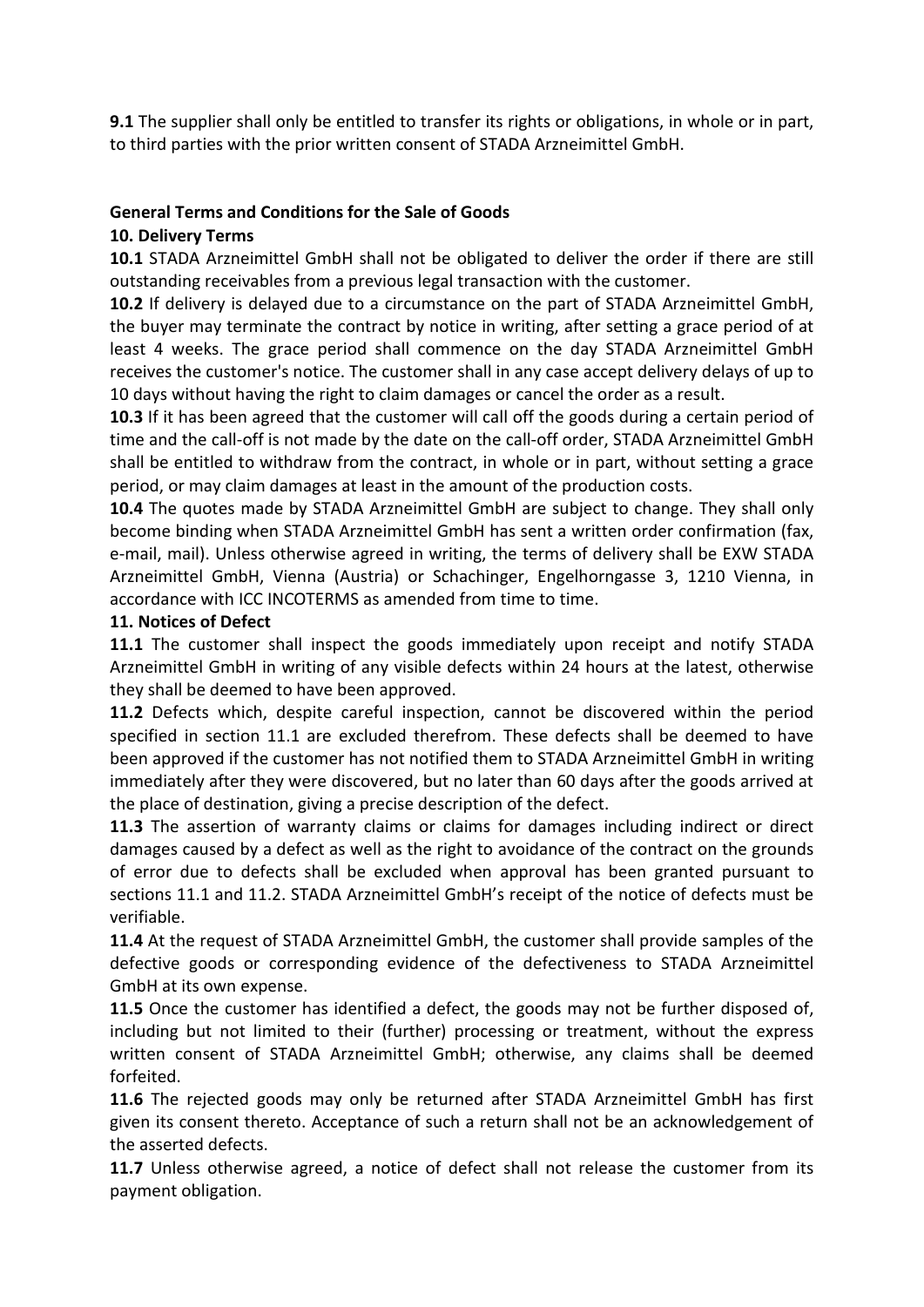### **11.8** Returns

Subject to the rights of the buyer **under section 11,** returns shall only be allowed in accordance with our separate return policy. STADA Arzneimittel GmbH shall not assume any liability for returns of goods not covered by this policy. STADA Arzneimittel GmbH reserves the right to refuse acceptance or to destroy such goods without substituting the same.

### **12. Warranty and Liability**

**12.1** Unless set out in writing above, the warranty shall be excluded if the goods are meant for a specific use or are suitable for a specific purpose.

**12.2** In the event of a duly notified and justified notice of defect, STADA Arzneimittel GmbH reserves the right either to reduce the price accordingly or to make improvements or to deliver a replacement or to take back the defective goods and refund the purchase price. If the goods were already defective at the time they were handed over, the burden shall be on the customer to prove the same for the entire duration of the warranty period.

**12.3** Any and all claims which the customer may assert against STADA Arzneimittel GmbH in connection with the respective legal transaction, including claims for damages as well as product liability claims and any recourse claims, shall be excluded to the extent legally permissible, except when a loss is caused by wilful misconduct or gross negligence on the part of STADA Arzneimittel GmbH. Regardless of the degree of fault, liability on the part of STADA Arzneimittel GmbH for loss of profit is excluded in any case to the extent legally permissible. Non-excluded claims, and legally non-excludable rights, of the customer shall be limited to an aggregate maximum of the purchase price of the respective goods to the extent legally permissible.

**12.4** The buyer shall pass on these limitations of STADA Arzneimittel GmbH's liability to its customers, if any, so that the validity of the limitation of liability is guaranteed up to the end purchaser.

## **13. Retention of Title**

**13.1** STADA Arzneimittel GmbH shall retain the title to the delivered item until the purchase price, including all incidental costs, has been paid in full. If the retention of title clause is asserted, this shall only constitute a withdrawal from the contract if this is expressly stated.

**13.2** The buyer shall not be entitled to pledge goods delivered with a retention of title or to assign them as security. In the event a court orders the seizure of these goods, the customer shall notify STADA Arzneimittel GmbH thereof without undue delay and shall lend its support to STADA Arzneimittel GmbH accordingly in asserting its retention of title.

## **14. Prohibition of Assignment and Set-Off**

The customer shall only be entitled to assign rights, obligations and claims, whether in whole or in part, or to pledge them to third parties with the prior written consent of STADA Arzneimittel GmbH, with the exception of the customer's monetary claims. The customer shall not be entitled to offset counterclaims against the purchase price which STADA Arzneimittel GmbH can claim, unless STADA Arzneimittel GmbH has given its written consent thereto.

## **15. Lesion Beyond Moiety**

The customer shall not be entitled to the legal remedy to rescind for lesion beyond moiety (*Verkürzung über die Hälfte*) (*laesio enormis*) if the customer receives less than half of the fair value of the consideration.

#### **16. Final Provisions, Governing Law and Venue**